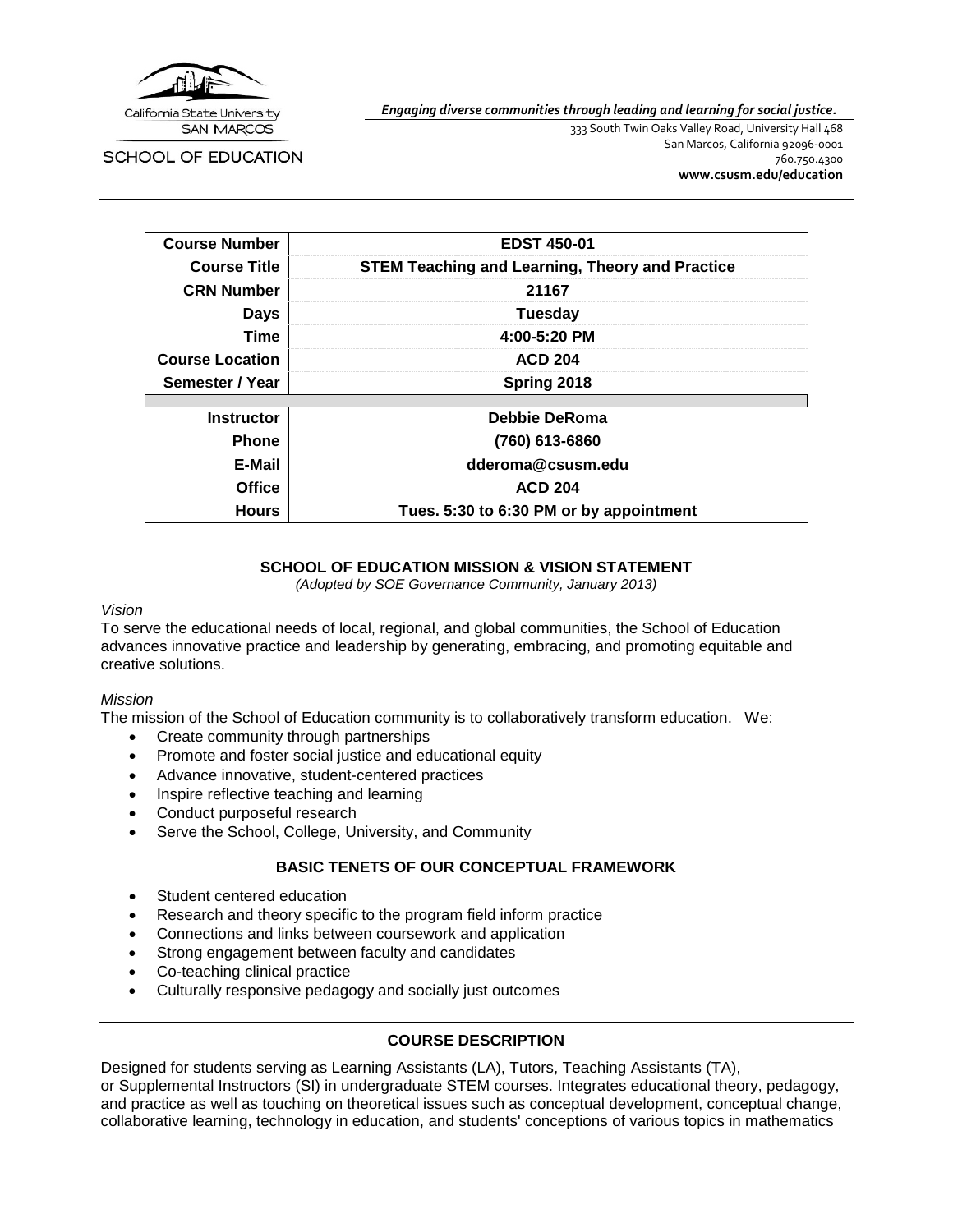and science. Focuses on practical issues encountered in facilitating learning, managing the classroom, formative and summative assessment, curricula, and differentiating instruction in a collaborative environment.

### **Course Prerequisites**

Accepted as a CSUSM LA, Tutor, or SI for Spring 2018.

## **Course Objectives**

The primary objectives of this course are as follows:

- To provide participants with the knowledge, confidence, and skills necessary to be successful peer educators
- To expand participants' understanding of effective methods of college teaching and instructional strategies
- To develop participants' ability to apply educational theory and relevant research in a classroom environment
- To increase participants' awareness of careers in math and science teaching

### **Credit Hour Policy Statement**

Per the University Credit Hour Policy:

- Students are expected to spend a minimum of two hours outside of the classroom each week for each unit of credit engaged in learning.
- The combination of face-to-face time, out-of-class assignments, peer observations, and group projects totals at least the minimum of 45 hours per unit of credit.

## **REQUIRED TEXTS, MATERIALS AND ACCOUNTS**

There is no required text for this course. Weekly course readings will be available online through Cougar Courses (CC).

#### **Course Material Available**

#### **Cougar Courses**

The course syllabus, LA contracts, weekly readings, handouts, videos, and directions and rubrics for major assignments can be found on the Cougar Courses site (http://cc.csusm.edu/). Be sure to set your preferred email in your profile settings so you receive important announcements and communications. It is your responsibility to check the course site regularly and bring any issues to the instructor's attention.

## **COURSE LEARNING OUTCOMES**

Upon successful completion of this course, students will (be able to):

- Identify univocal vs. dialogic discourse in a STEM classroom
- Apply appropriate questioning strategies in their work as an LA, TA, Tutor, or SI
- Describe the role of formative assessment and the importance of eliciting student thinking in the STEM classroom
- Utilize student preconceptions to design learning/teaching scenarios
- Manage group investigations related to a topic/concept in their fields of expertise
- Evaluate student activity to recognize examples of "doing science" vs. "doing school"
- Identify the intellectual activity of STEM teaching, including the ongoing opportunities to do math or do science as a teacher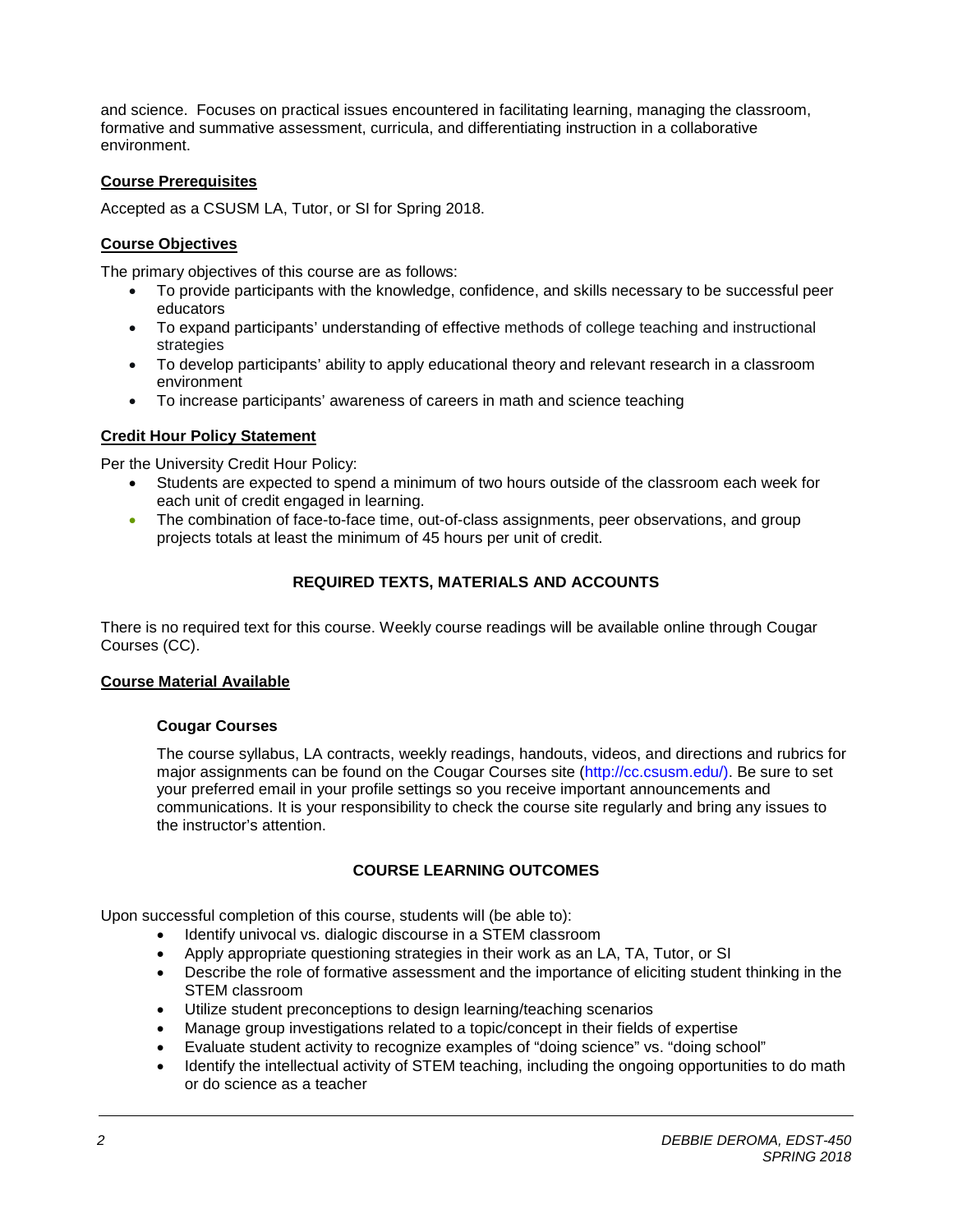## **GENERAL CONSIDERATIONS**

## **School of Education Attendance Policy**

Due to the dynamic and interactive nature of courses in the School of Education, all candidates (course participants) are expected to attend all classes and participate actively. At a minimum, candidates (course participants) must attend more than 80% of class time, or s/he may not receive a passing grade for the course at the discretion of the instructor. Individual instructors may adopt more stringent attendance requirements. Should the candidate (course participants) have extenuating circumstances, s/he should contact the instructor as soon as possible. *(Adopted by the COE Governance Community, December, 1997).*

### **CSUSM Academic Honesty Policy**

Students will be expected to adhere to standards of academic honesty and integrity, as outlined in the Student Academic Honesty Policy. All assignments must be original work, clear and error-free. All ideas/material that are borrowed from other sources must have appropriate references to the original sources. Any quoted material should give credit to the source and be punctuated accordingly.

Academic Honesty and Integrity: Students are responsible for honest completion and representation of their work. Your course catalog details the ethical standards and penalties for infractions. There will be zero tolerance for infractions. If you believe there has been an infraction by someone in the class, please bring it to the instructor's attention. The instructor reserves the right to discipline any student for academic dishonesty, in accordance with the general rules and regulations of the university. Disciplinary action may include the lowering of grades and/or the assignment of a failing grade for an exam, assignment, or the class as a whole.

Incidents of Academic Dishonesty will be reported to the Dean of Students. Sanctions at the University level may include suspension or expulsion from the University.

#### Refer to the full Academic Honesty Policy at:

[http://www.csusm.edu/policies/active/documents/Academic\\_Honesty\\_Policy.html](http://www.csusm.edu/policies/active/documents/Academic_Honesty_Policy.html)

#### **Plagiarism**

As an educator, it is expected that each candidate (course participant) will do his/her own work, and contribute equally to group projects and processes. Plagiarism or cheating is unacceptable under any circumstances. If you are in doubt about whether your work is paraphrased or plagiarized see the Plagiarism Prevention for Students website [http://library.csusm.edu/plagiarism/index.html.](http://library.csusm.edu/plagiarism/index.html) If there are questions about academic honesty, please consult the University catalog.

#### **Students with Disabilities Requiring Reasonable Accommodations**

Students with disabilities who require reasonable accommodations must seek approval for services by providing appropriate and recent documentation to the Office of Disability Support Services (DSS). This office is in Craven Hall 4300, contact by phone at (760) 750-4905, or TTY (760) 750-4909. Students authorized by DSS to receive reasonable accommodations should meet with their instructor during office hours. Alternatively, in order to ensure confidentiality, in a more private setting.

#### **All University Writing Requirement**

The CSUSM writing requirement of 850 words is met through the completion of the peer observation writeup, poster assignment, and weekly teaching and reading reflections. All writing will be assessed for content, organization, grammar, spelling, and format.

#### **Use of Technology**

Candidates (Course participants) are expected to demonstrate competency in the use of various forms of technology (i.e. word processing, electronic mail, Moodle, use of the Internet, and/or multimedia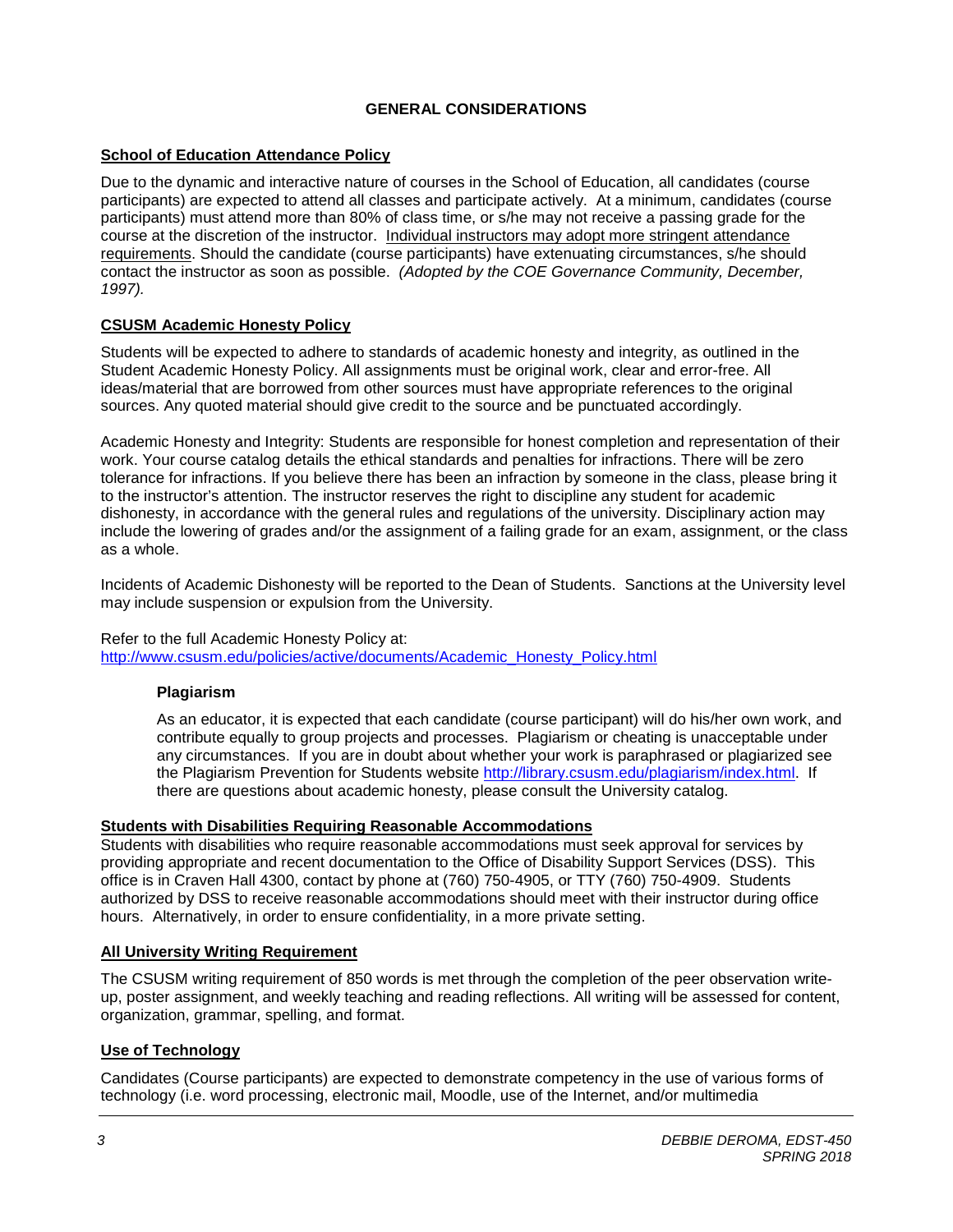presentations). Specific requirements for course assignments with regard to technology are at the discretion of the instructor. Keep a digital copy of all assignments for use in your teaching portfolio. All assignments will be submitted online, and some will be submitted in hard copy as well. Details will be given in class.

## **Electronic Communication Protocol**

Electronic correspondence is a part of your professional interactions. If you need to contact the instructor, email is often the easiest way to do so. It is my intention to respond to all received e-mails in a timely manner. Please be reminded that e-mail and on-line discussions are a very specific form of communication, with their own nuances and etiquette. For instance, electronic messages sent in all upper case (or lower case) letters, major typos, or slang, often communicate more than the sender originally intended. With that said, please be mindful of all e-mail and on-line discussion messages you send to your colleagues, to faculty members in the School of Education, or to persons within the greater educational community. All electronic messages should be crafted with professionalism and care.

Things to consider:

- Would I say in person what this electronic message specifically says?
- How could this message be misconstrued?
- Does this message represent my highest self?
- Am I sending this electronic message to avoid a face-to-face conversation?

In addition, if there is ever a concern with an electronic message sent to you, please talk with the author in person in order to correct any confusion.

## **COURSE REQUIREMENTS AND GRADED COURSE COMPONENTS**

### *Key Assignments*

This course is a seminar, and its success will depend on the active participation of all members in helping to shape the content and its relevance. Our primary activity will be in-depth discussions of course topics and readings. Requirements include the following:

- 1. *Class Discussion/Participation (20%) –* Class members are expected to attend every class session and contribute to class discussions. The purpose of these discussions is to help us as individuals, and as a group, develop meaningful interpretations of the ideas conveyed by the readings, and to make connections to the class members' teaching experiences. There will be weekly questions and "quickwrites" related to the assigned article(s). \*\*NOTE\*\* If you miss more than 3 class meetings of the LA seminar, you may be asked to forfeit your peer educator position.
- 2. *Weekly Teaching Reflections (20%) –* Each LA is expected to spend approximately 4-7 hours per week working with STEM undergraduates in collaborative, learner-centered environments. Using this experience as a guide, you will respond to weekly teaching reflection questions on CC. \*\*NOTE\*\* After several weeks, if you have only interacted with a handful of students (and/or mainly on an individual basis), contact your LA course instructor (me).
- 3. *Peer Observation (20%) –* Each LA will complete and submit a written summary of a field observation of another LA. During the LA Seminar, you also will have a consultation session with the LA you observed. (Likewise, you also will be observed and participate in a consultation session.)
- 4. *Poster Assignment (30%)* Working individually or in pairs, you will develop and present a poster that describes how your views of teaching and learning have changed over the course of the semester. The poster will be shared with faculty and fellow students.
- 5. *Weekly Meetings with Lead Faculty in Mathematics and Science to Plan Instruction (10%) –* Each week, LAs are responsible for meeting with the CSM lead faculty to plan and reflect on instruction and to discuss student achievement. Students cannot pass the LA Seminar course if they fail to meet with the Lead Instructor each week. \*\*NOTE\*\* If you find that your Lead Instructor is not meeting with you, notify your LA course instructor immediately so that this can be corrected.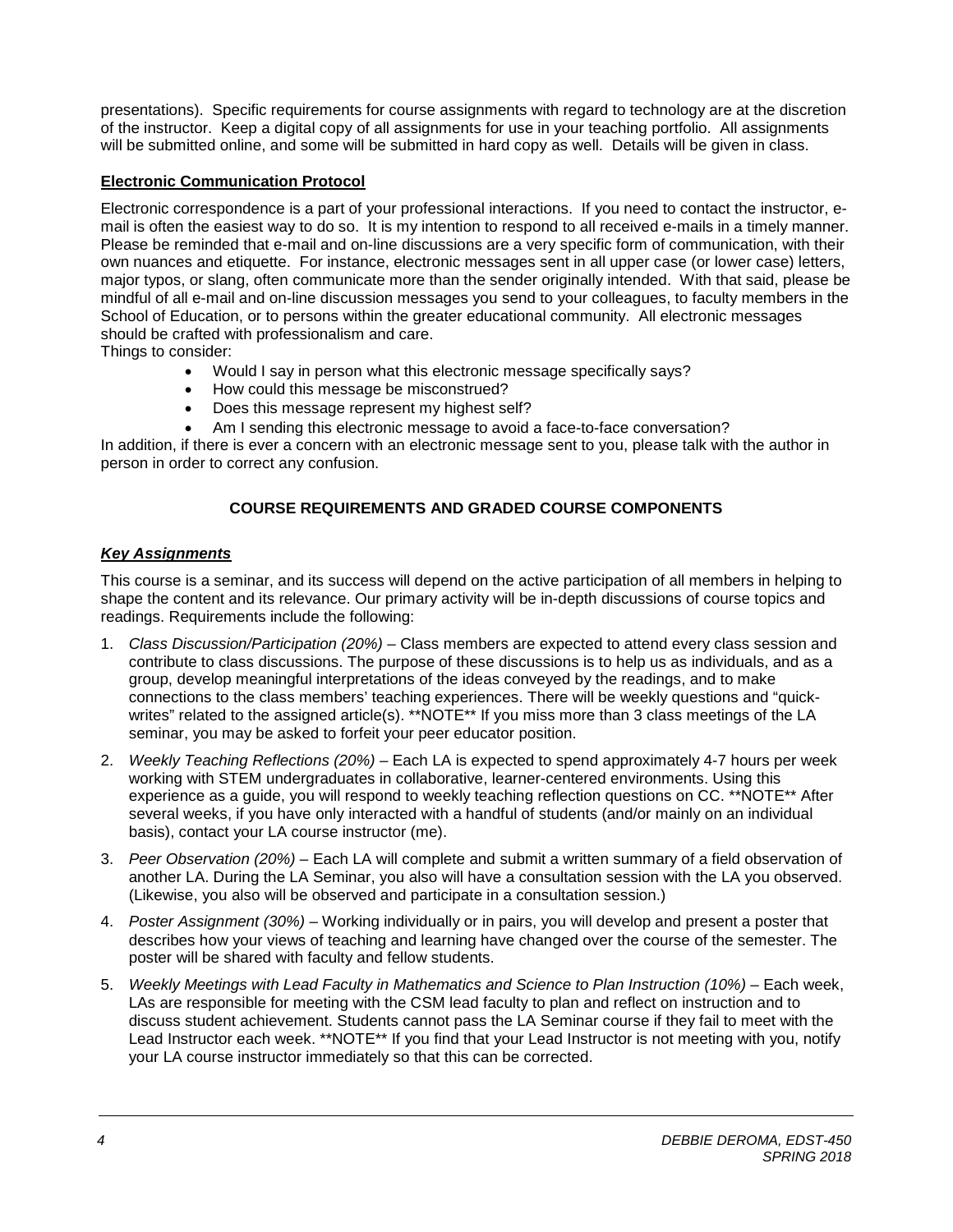## **Grading Standards**

This course is graded as Credit / No Credit. The following activities contribute to the course grade:

| <b>Activity</b>                             | <b>Points</b><br><b>Possible</b> | % Total<br>Grade |
|---------------------------------------------|----------------------------------|------------------|
| <b>Attendance &amp; Class Participation</b> | 60                               | 20%              |
| <b>Weekly Teaching Reflections</b>          | 60                               | 20%              |
| <b>Observation Assignment</b>               | 60                               | 20%              |
| <b>Poster Assignment</b>                    | 90                               | 30%              |
| <b>Weekly Meetings with Faculty</b>         | 30                               | 10%              |
| Total                                       | 300                              | 100%             |

## **Final Exam Statement**

There is no final examination for this course. The poster presentation during Week 15 (12/5/17) serves as the culminating project for the course.

## **Policy on Late/Missed Work**

Assignments are due as specified by the due date in the course calendar. Completing work on time is part of being a professional peer educator. You must make prior arrangements with the course instructor in order for late work to be considered. Consistently being late on assignments may impact your ability to serve as a peer instructor in future semesters.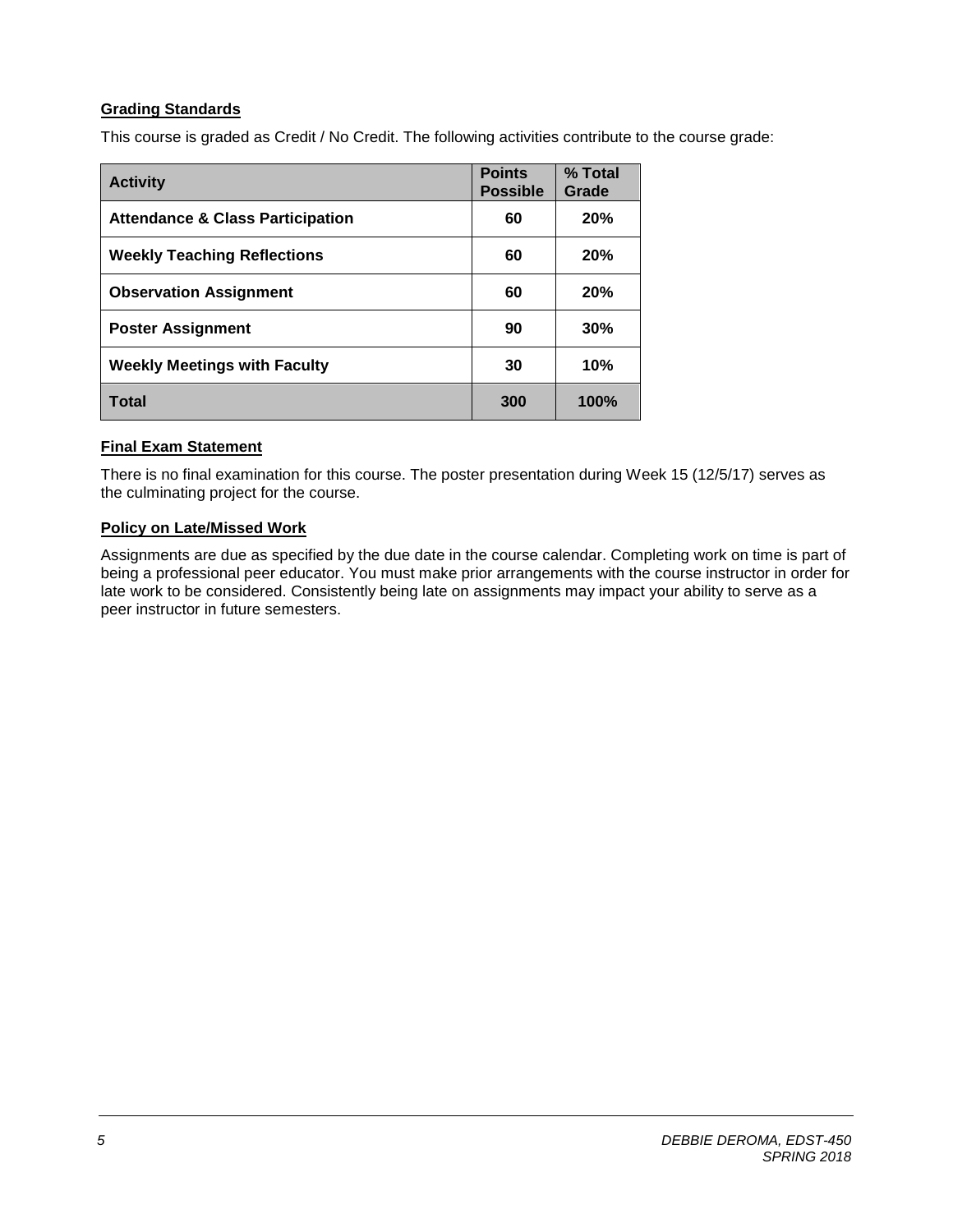# **TENTATIVE\* SCHEDULE**

|                   |                                                                    | <b>Reading/Assignment</b>                                                                                                                                                                                                                                                                                                                                                               |  |
|-------------------|--------------------------------------------------------------------|-----------------------------------------------------------------------------------------------------------------------------------------------------------------------------------------------------------------------------------------------------------------------------------------------------------------------------------------------------------------------------------------|--|
| <b>Date</b>       | <b>Topic</b>                                                       | (Readings are to be completed BEFORE class.<br>Teaching reflections due by midnight the<br>following Sunday.)                                                                                                                                                                                                                                                                           |  |
| Week 1<br>1/23/18 | Introduction to Being an LA<br><b>Discuss LA contracts</b>         | Week 1 Teaching Reflection<br><b>LA Entrance Survey</b>                                                                                                                                                                                                                                                                                                                                 |  |
| Week 2<br>1/30/18 | Classroom Discourse: Dialogic versus<br>Univocal                   | Knuth, E., & Peressini, D. (2001). Unpacking the<br>nature of discourse in mathematics<br>classrooms. Mathematics Teaching in the<br>Middle School. 6(5). 320-325.<br>Week 2 Teaching Reflection                                                                                                                                                                                        |  |
| Week 3<br>2/6/18  | Questions and Questioning Strategies                               | Trowbridge, L. W., Bybee, R. W., & Powell, J. C.<br>(2000). Questioning and discussion. In<br>Teaching secondary school science:<br>Strategies for developing scientific literacy<br>(1st ed). Upper Saddle River, NJ: Merrill.<br>Week 3 Teaching Reflection<br>LA Contract - signed by professor                                                                                      |  |
| Week 4<br>2/13/18 | Learning Theory I: Mental Models                                   | Redish, E. (1994). Implications of cognitive studies<br>for teaching physics. American Journal of<br>Physics. 62(9).<br>Week 4 Teaching Reflection                                                                                                                                                                                                                                      |  |
| Week 5<br>2/20/18 | <b>Formative Assessment</b><br>Discuss protocol for LA observation | Nicol, D.J. & MacFarlane-Dick, D., (2006).<br>Formative assessment and self-regulated<br>learning: A model and seven principles of<br>good feedback practice. Studies in Higher<br>Education 23(1) 30-39. OR<br>Black, P. (2017) Assessment in Science<br>Education. In Science Education, 295-309.<br>K. S. Taber & B. Akpan (Eds.) Sense<br>Publishers.<br>Week 5 Teaching Reflection |  |
| Week 6<br>2/27/18 | <b>Mindsets</b>                                                    | Dweck, C. (2008). Mindsets and Math/Science<br>Achievement. Carnegie Corporation of New<br>York-Institute for Advanced Study<br><b>Commission on Mathematics and Science</b><br>Education. 31(2), 198-218.<br>Week 6 Teaching Reflection                                                                                                                                                |  |
| Week 7<br>3/6/18  | <b>Student Ideas in Content Areas</b>                              | See miscellaneous articles posted on CC relevant<br>to topic areas.<br>Week 7 Teaching Reflection                                                                                                                                                                                                                                                                                       |  |
| Week 8<br>3/13/18 | Cooperative Learning & Motivation                                  | Frey, N., Fisher, D., Everlove, S. (2009). Defining<br>Productive Group Work. In Productive Group<br>Work. Alexandria, VA: ASCD.<br>Frey, N., Fisher, D., Everlove, S. (2009).<br>Promoting Face-to-Face interactions. In<br>Productive Group Work. Alexandria, VA:<br>ASCD.<br>Week 8 Teaching Reflection                                                                              |  |

## **SPRING BREAK**